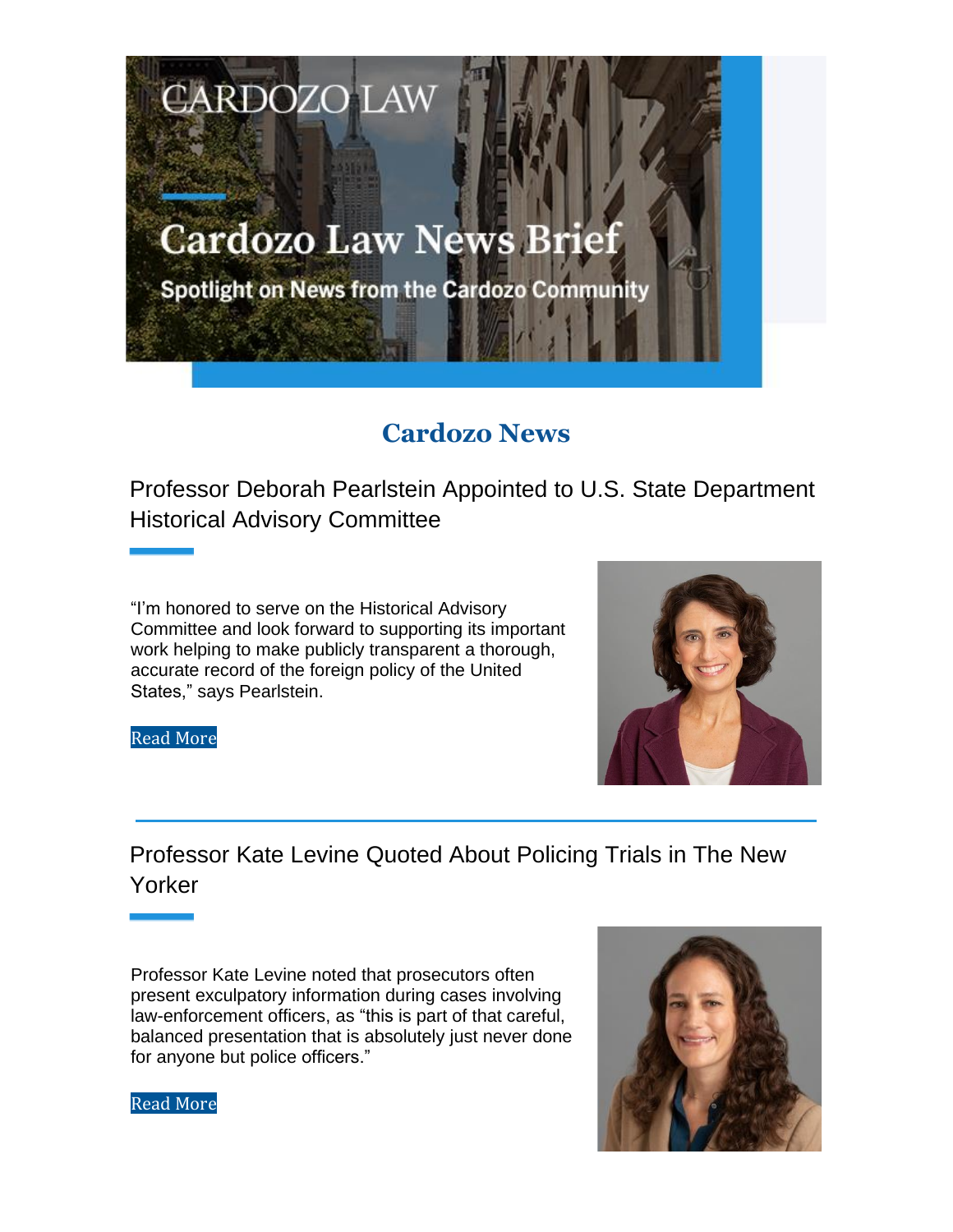## Professor Sam Weinstein Analyzes Antitrust Matters

Weinstein spoke to Protocol and Yahoo Finance on the implications of the forthcoming *Apple v. Epic* decision, noting "It's not as though we get a million of these decisions all the time...You get a district court decision out there that plants a flag, that might mean a little bit more."

He also spoke to Bloomberg about the proposed merger of Amazon and MGM.

Professor Alex Reinert Discusses Qualified Immunity with the Los Angeles Times

"There is a feeling of accountability when you have a court say this defendant violated this person's right," says Reinert.

Professors Betsy Ginsberg and Alex Reinert To Represent Inmates in Class Action Lawsuit Against MDC Brooklyn Jail

Professors Ginsberg and Reinert will represent the 1,000+ plaintiffs in the recently certified class action suit arising out of a 2019 power outage. "This decision ensures that they will have their claims heard by a judge and they will all be represented by counsel," Ginsberg tells the NY Daily News. Read New York Law Journal.

Read Reuters







Read More

Read Bloomberg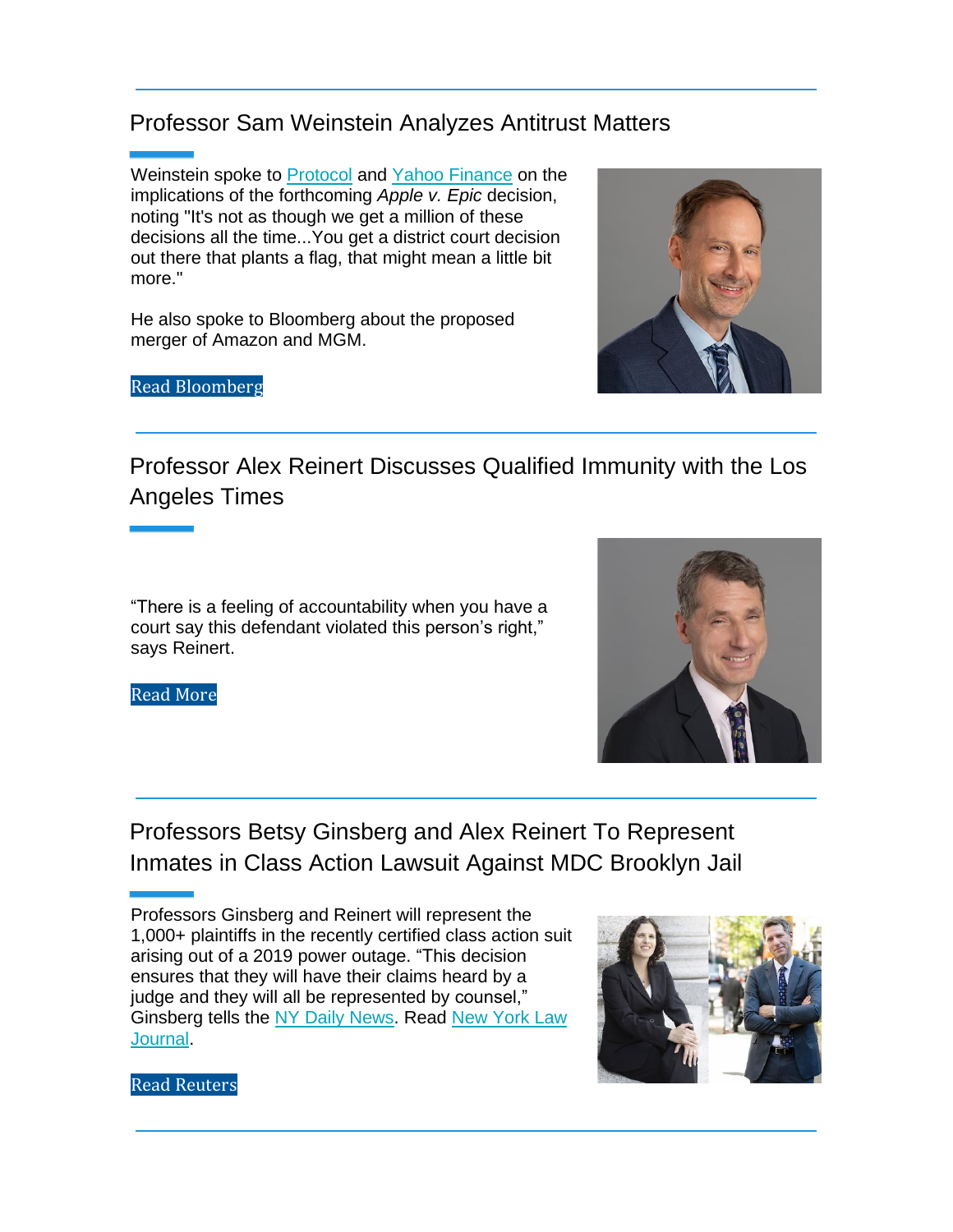## Professor Ekow Yankah Discusses Study on Hospital Patient Segregation in Slate

"In the most extreme examples, one team is seeing essentially all the Black or brown patients and all the other teams are seeing only white patients," says Yankah. "It's hard to know whether or not the team that's seeing the minority patients is just worse, or if they expect worse outcomes."





Professor Kate Shaw Comments in Slate on Whether Trump Could Run For Office From Prison

"When we're talking about federal office, the limitations would really be political, not legal," says Shaw. "The Constitution actually is really clear about what the qualifications to run for president, or a member of Congress or Senate are."



Read More

### Students Shine at 2021 Commencement Award Ceremony

More than 50 graduating students received recognition in the Awards Ceremony on Thursday, May 27.

Read More



**Faculty Scholarship & News**